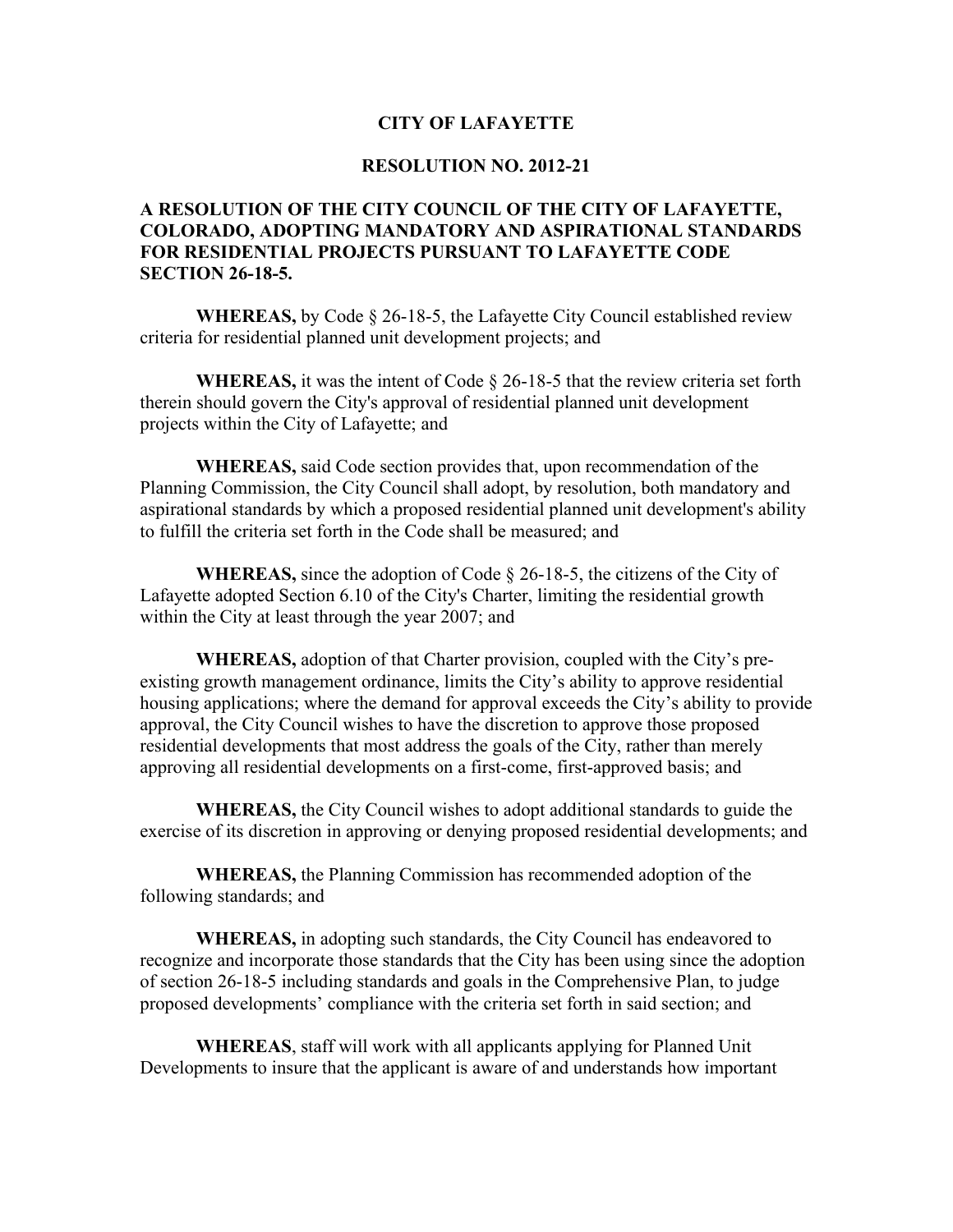both the mandatory and aspirational standards, as specified in this resolution, are to the City of Lafayette; and

**WHEREAS**, on June 3, 2001, the City Council approved Ordinance 14, Series 2003 adopting inclusionary zoning; and

**WHEREAS**, on February 21, 2006 the City Council approved Ordinance 01, Series 2006 amending the formula for measuring building height; and

**WHEREAS**, on November 21, 2006 the City Council approved amendments to the aspirational standards for energy efficiency; and

**WHEREAS,** on January 3, 2012 the City Council approved amendments to the Community Housing Program eliminating the requirement for Permanently Affordable dwelling units; and

**WHEREAS**, the City Council has therefore determined that it is necessary and appropriate to adopt the mandatory and aspirational standards set forth below.

## **NOW, THEREFORE, BE IT RESOLVED BY THE CITY COUNCIL OF THE CITY OF LAFAYETTE, COLORADO, AS FOLLOWS:**

Section 1.0 Water and Sewer. Code Section 26-18-5(b)(1) provides that "the City shall have a projected capacity to serve fully all subdivided lots with water and sewer."

1.1 The following mandatory standards shall be met by all residential PUDs. Failure of any proposed PUD to meet the following mandatory standards shall constitute grounds for denying sketch plan, preliminary plan , final plan, site plan or architectural review approval, as the case may be.

1.1.1 The resolution approved by the City Council in accordance with Section 30-271 of the Code of Ordinances of the City of Lafayette allows that the proposed number of residential units can be adequately served.

1.1.2 It is reasonably likely that, taking into account Charter Section 6.10, the proposed development will be able to begin receiving building permits within two years after the final plan is approved.

1.2 The following standards are aspirational only. However, the degree to which a proposed residential development meets these aspirational standards may be considered by the Planning Commission and City Council in determining whether the proposal meets the PUD approval criteria found in Section 26-18-  $5(b)(1)$ .

1.2.1 Reserved for future use.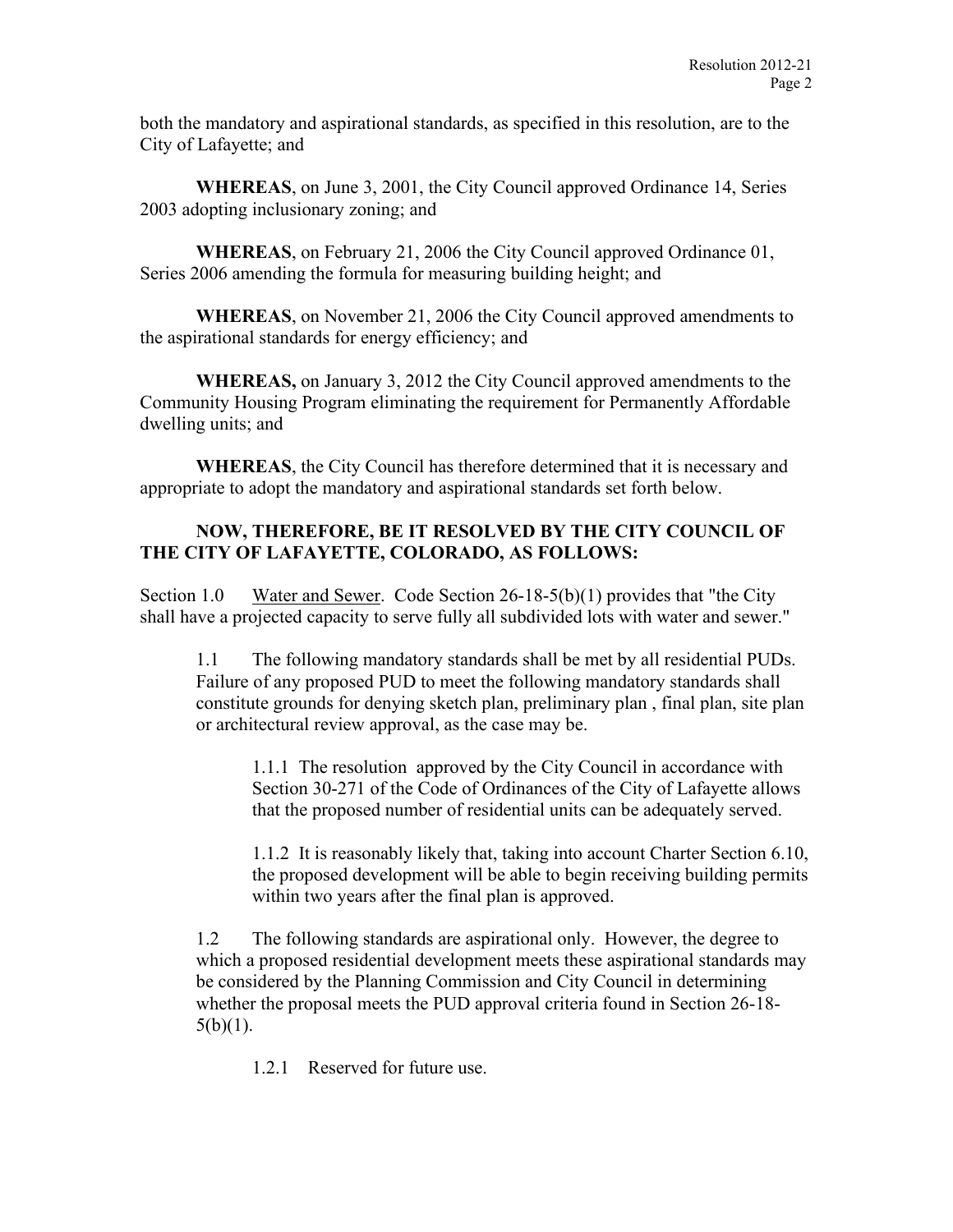Section 2.0 Other utilities. Code Section  $26-18-5(b)(2)$  provides that "the City shall receive adequate assurance from all nonmunicipal service providers of adequate, imminent service for all subdivided lots."

2.1 The following mandatory standards shall be met by all residential PUDs. Failure of any proposed PUD to meet the following mandatory standards shall constitute grounds for denying sketch plan, preliminary plan, final plan, site plan or architectural review approval, as the case may be.

2.1.1 All companies supplying utilities other than water and sewer can supply the proposed development with service upon the date of expected occupancy.

2.2 The following standards are aspirational only. However, the degree to which a proposed residential development meets these aspirational standards may be considered by the Planning Commission and City Council in determining whether the proposal meets the PUD approval criteria found in Section 26-18-  $5(b)(2)$ .

2.2.1 Reserved for future use.

Section 3.0 Public safety. Code Section 26-18-5(b)(3) provides that "the City shall have the capacity to provide an appropriate level of fire and police protection to all subdivided lots."

3.1 The following mandatory standards shall be met by all residential PUDs. Failure of any proposed PUD to meet the following mandatory standards shall constitute grounds for denying sketch plan, preliminary plan, final plan, site plan or architectural review approval, as the case may be.

3.1.1 The development does not materially interfere with the Lafayette Fire Department's Five Year Plan to achieve a six (6) minute average response time.

3.1.2 The development complies with all adopted Building and Fire Codes.

3.1.3 If, in order to provide adequate public safety protection or response, specialized equipment is needed, and there is no reasonable alternative, the development shall bear the cost of that specialized equipment.

3.2 The following standards are aspirational only. However, the degree to which a proposed residential development meets these aspirational standards may be considered by the Planning Commission and City Council in determining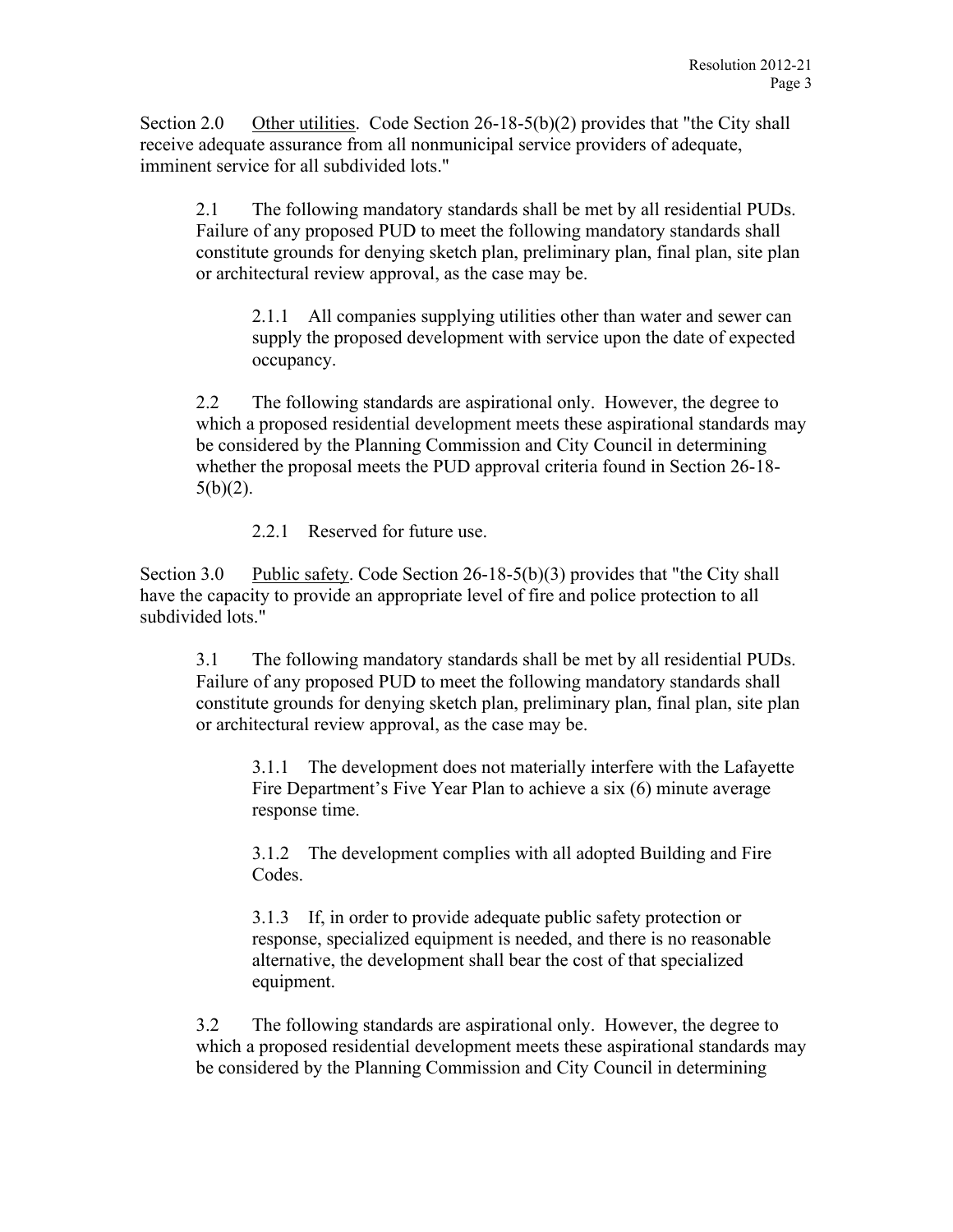whether the proposal meets the PUD approval criteria found in Section 26-18-  $5(b)(3)$ .

3.2.1 The proposed development supports the fire and/or police departments through the dedication of a site or facility needed for public safety use.

3.2.2 The design of the proposed development incorporates the police department's standards for Crime Prevention through Environmental Design.

3.2.3 The proposed development will participate in the Neighborhood Watch Program.

3.2.4 The response time of the fire department to the proposed development shall not be longer than six (6) minutes.

3.2.5 In light of the City's current land use mix, the number of police officers per 1000 residents shall not fall below 1.5.

Section 4.0 Recreation. Code Section 26-18-5(b)(4) provides that "the City shall ensure sufficient recreational opportunities for all of its current residents and the future residents of the proposed subdivision."

4.1 The following mandatory standards shall be met by all residential PUDs. Failure of any proposed PUD to meet the following mandatory standards shall constitute grounds for denying sketch plan, preliminary plan, final plan, site plan or architectural review approval, as the case may be.

4.1.1 Public park areas shall be a minimum of three acres in size, unless otherwise approved by the Parks and Recreation Director.

4.1.2 All parks and trail facilities in the proposed plan comply with the adopted Parks and Recreation Master Plan.

4.2 The following standards are aspirational only. However, the degree to which a proposed residential development meets these aspirational standards may be considered by the Planning Commission and City Council in determining whether the proposal meets the PUD approval criteria found in Section 26-18-5(b)(4).

> 4.2.1 The proposed development provides recreational amenities with the project design that conform to the needs identified in the Parks and Recreation Master Plan.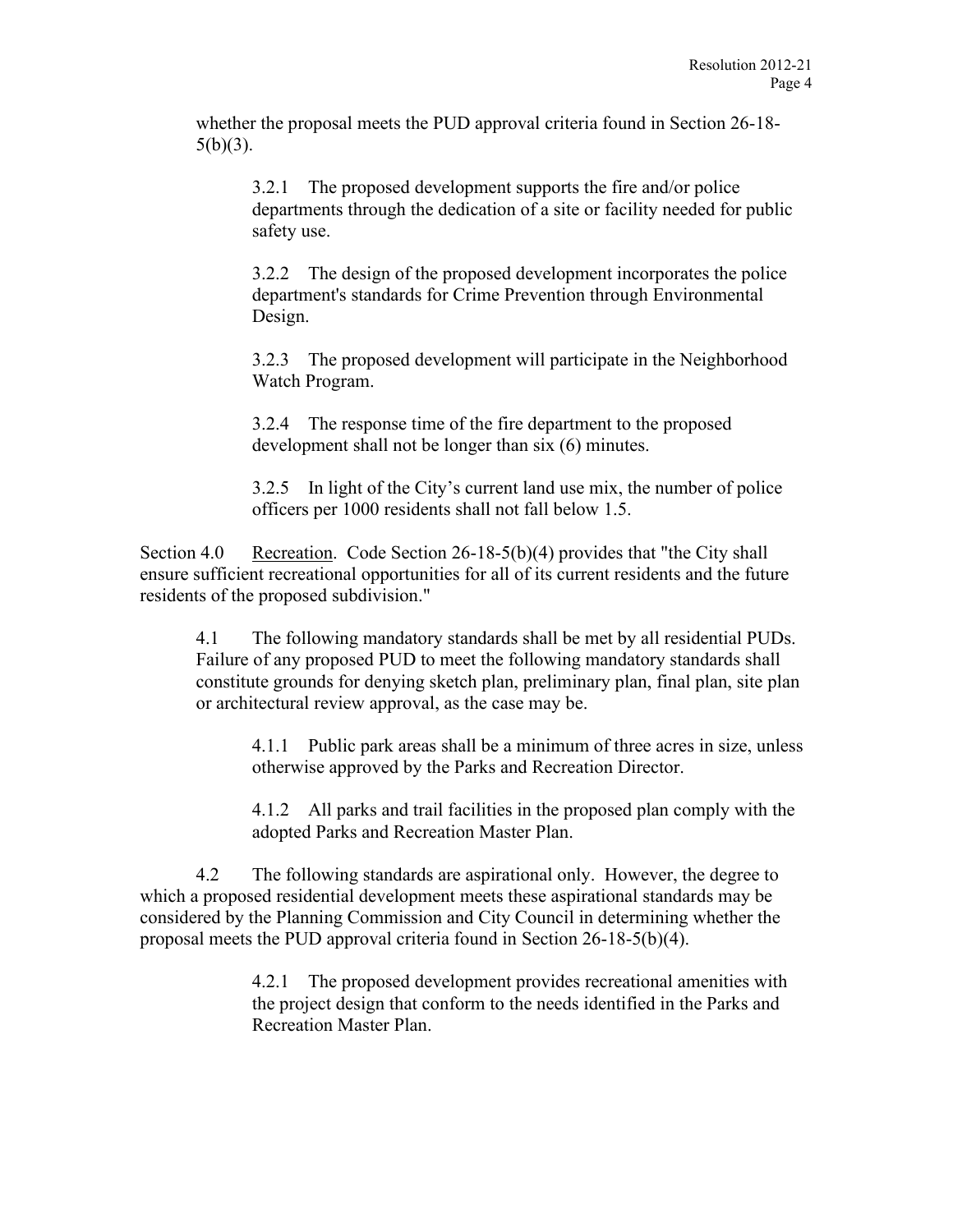4.2.2 The proposed development is linked by a pedestrian/bicycle trail to a City or County recreation facility, bicycle path, school, library, or other public facilities.

4.2.3 The proposed design includes access for residents to nearby open space and public park areas.

Section 5.0 Economy of service. Code Section 26-18-5(b)(5) provides that "City services shall be provided in the most efficient manner practicable."

5.1 The following mandatory standards shall be met by all residential PUDs. Failure of any proposed PUD to meet the following mandatory standards shall constitute grounds for denying sketch plan, preliminary plan, final plan, site plan or architectural review approval, as the case may be.

5.1.1 No sewer lift stations will be permitted unless they will serve an area consisting of more than one square mile.

5.1.2 The proposed development does not create a significantly disproportionate liability risk to the City in accepting and maintaining the public improvements associated therewith.

5.2 The following standards are aspirational only. However, the degree to which a proposed residential development meets these aspirational standards may be considered by the Planning Commission and City Council in determining whether the proposal meets the PUD approval criteria found in Section 26-18-  $5(b)(5)$ .

5.2.1 The proposed utility plan does not place a significantly disproportionate burden on the City maintenance function.

5.2.2 The proposed transportation plan does not place a significantly disproportionate burden on the City maintenance function.

5.2.3 Infill residential projects will be encouraged.

Section 6.0 Schools. Code Section 26-18-5(b)(1) provides that "the City shall support and encourage the best quality education for Lafayette children."

6.1 The following mandatory standards shall be met by all residential PUDs. Failure of any proposed PUD to meet the following mandatory standards shall constitute grounds for denying sketch plan, preliminary plan, final plan, site plan or architectural review approval, as the case may be.

6.1.1 Based upon the City's own information and experience, the City determines that all public schools expected to serve the proposed development have sufficient--current and projected--capacity to accept the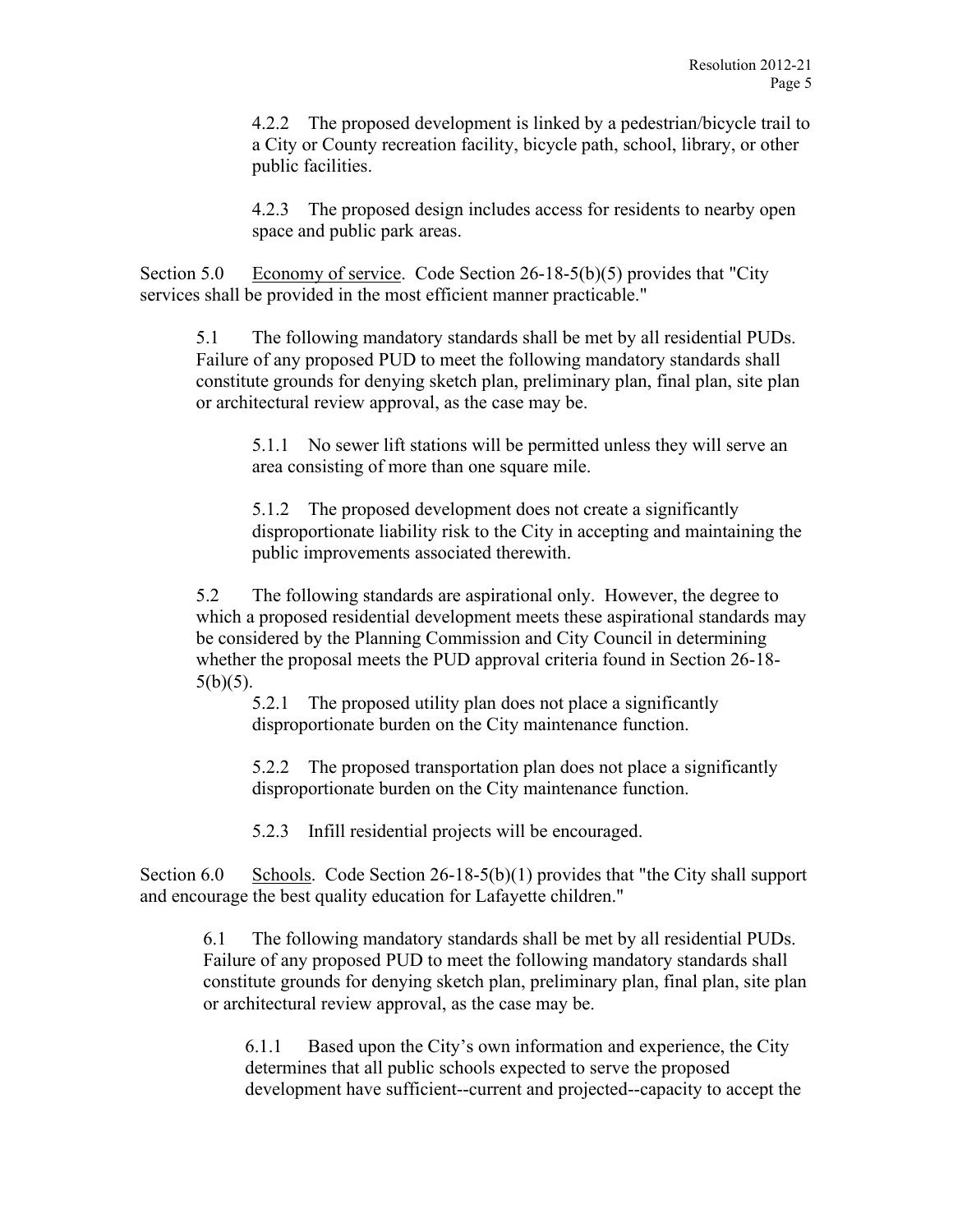children expected to live in the development--taking into consideration both the children expected to live in the proposed development, and children expected to live in other previously approved developments which are not yet built out.

6.2 The following standards are aspirational only. However, the degree to which a proposed residential development meets these aspirational standards may be considered by the Planning Commission and City Council in determining whether the proposal meets the PUD approval criteria found in Section 26-18- 5(b)(6).

6.2.1 All children expected to live in the proposed development will have the opportunity to attend neighborhood schools.

6.2.2 School impacts are mitigated by means of a school site dedication.

6.2.3 The proposed development contributes a substantial element which complements or supplements education within the community.

Section 7.0 Prior agreements. Code Section 26-18-5(b)(7) provides that "to the extent any prior development and/or annexation agreements do not conflict with the provisions of this ordinance, the City shall consider any prior commitments made in such agreements in reviewing a PUD."

7.1 The following mandatory standards shall be met by all residential PUDs. Failure of any proposed PUD to meet the following mandatory standards shall constitute grounds for denying sketch plan, preliminary plan, final plan, site plan or architectural review approval, as the case may be.

7.1.1 City approval of the proposed development shall be consistent with any and all prior City of Lafayette contractual obligations.

7.2 The following standards are aspirational only. However, the degree to which a proposed residential development meets these aspirational standards may be considered by the Planning Commission and City Council in determining whether the proposal meets the PUD approval criteria found in Section 26-18- 5(b)(7).

7.2.1 Reserved for Future use.

Section 8.0 Community housing needs. Code Section 26-18-5(b)(8) provides that "the City shall promote a variety of housing types, prices, and ownership forms to satisfy the needs of all segments of the community."

8.1 The following mandatory standards shall be met by all residential PUDs. Failure of any proposed PUD to meet the following mandatory standards shall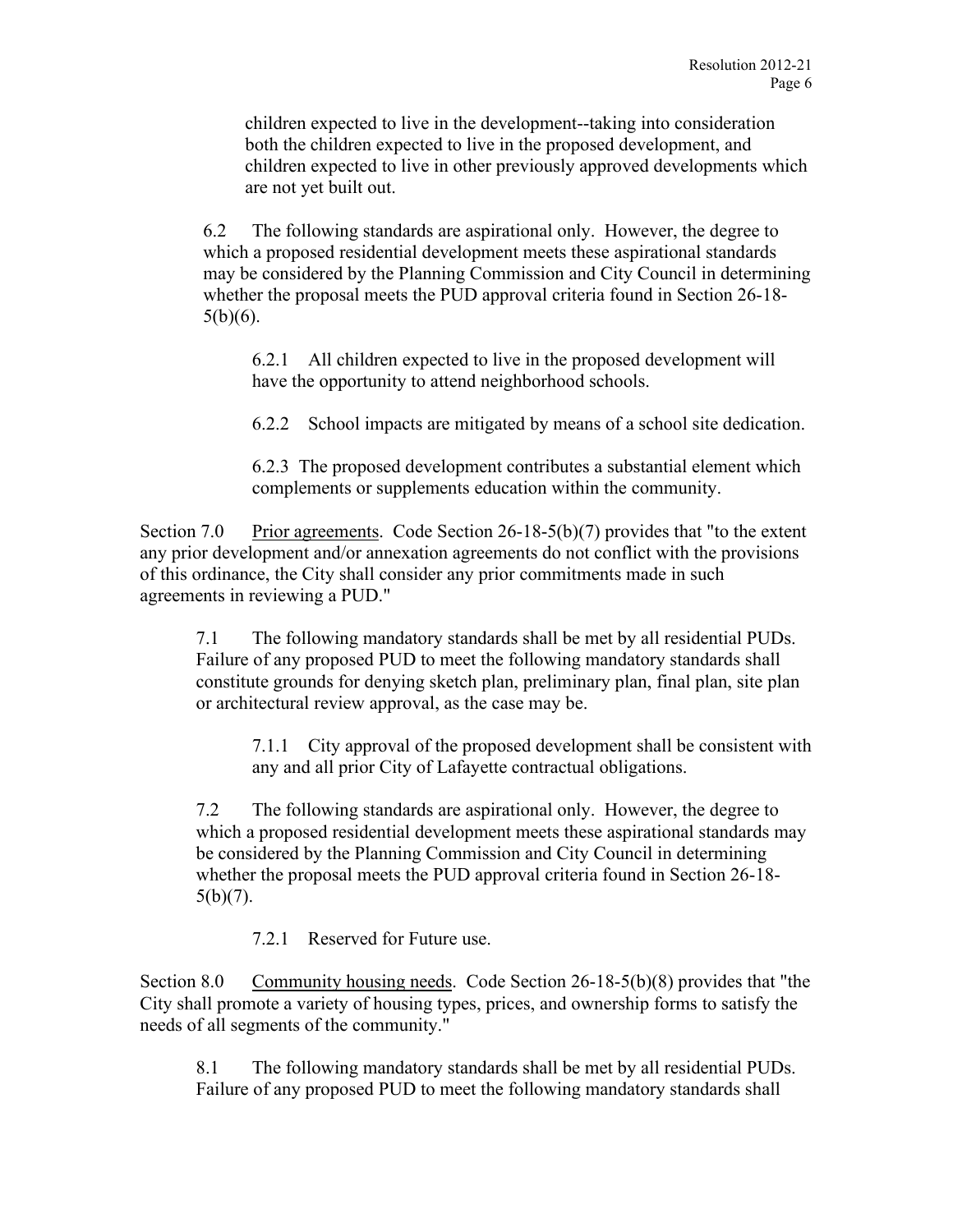constitute grounds for denying sketch plan, preliminary plan, final plan, site plan or architectural review approval, as the case may be.

8.1.1 Allocation of any of the 50 permits made available by Section 6.10 of the City Charter shall be allocated only to projects that provide units in conformance to the Community Housing Guidelines, i.e. are priced to be affordable to households with annual incomes of 80% of the area median income, as calculated by HUD.

8.1.3 The location of units made available by any of the 50 permits provided by Section 6.10 of the City Charter will not be grouped in such as way as to cause excessive economic division within the neighborhood.

8.1.4 The exterior appearance of units made available by any of the 50 permits provided by Section 6.10 of the City Charter will be substantially similar in appearance to other units in terms of quality.

8.2 The following standards are aspirational only. However, the degree to which a proposed residential development meets these aspirational standards may be considered by the Planning Commission and City Council in determining whether the proposal meets the PUD approval criteria found in Section 26-18- 5(b)(8).

8.2.1 The City's prior approvals for new housing projects will be considered when granting any approvals so that, to the best of the City's ability, the public is provided choices in type of housing, including single family, duplex and multi-family, ownership and rental units, as well as a full price range of housing.

Section 9.0 Developer's ability to complete construction of the PUD. Code Section 26-18-5(b)(9) provides that "the City will commit City resources only to developments that are likely to be completed as proposed."

9.1 The following mandatory standards shall be met by all residential PUDs. Failure of any proposed PUD to meet the following mandatory standards shall constitute grounds for denying sketch plan, preliminary plan, final plan, site plan or architectural review approval, as the case may be.

9.1.1 The developer shall be free of any past or present material breaches of development contracts with the City and/or County governments within the last five (5) years.

9.2 The following standards are aspirational only. However, the degree to which a proposed residential development meets these aspirational standards may be considered by the Planning Commission and City Council in determining whether the proposal meets the PUD approval criteria found in Section 26-18- 5(b)(9).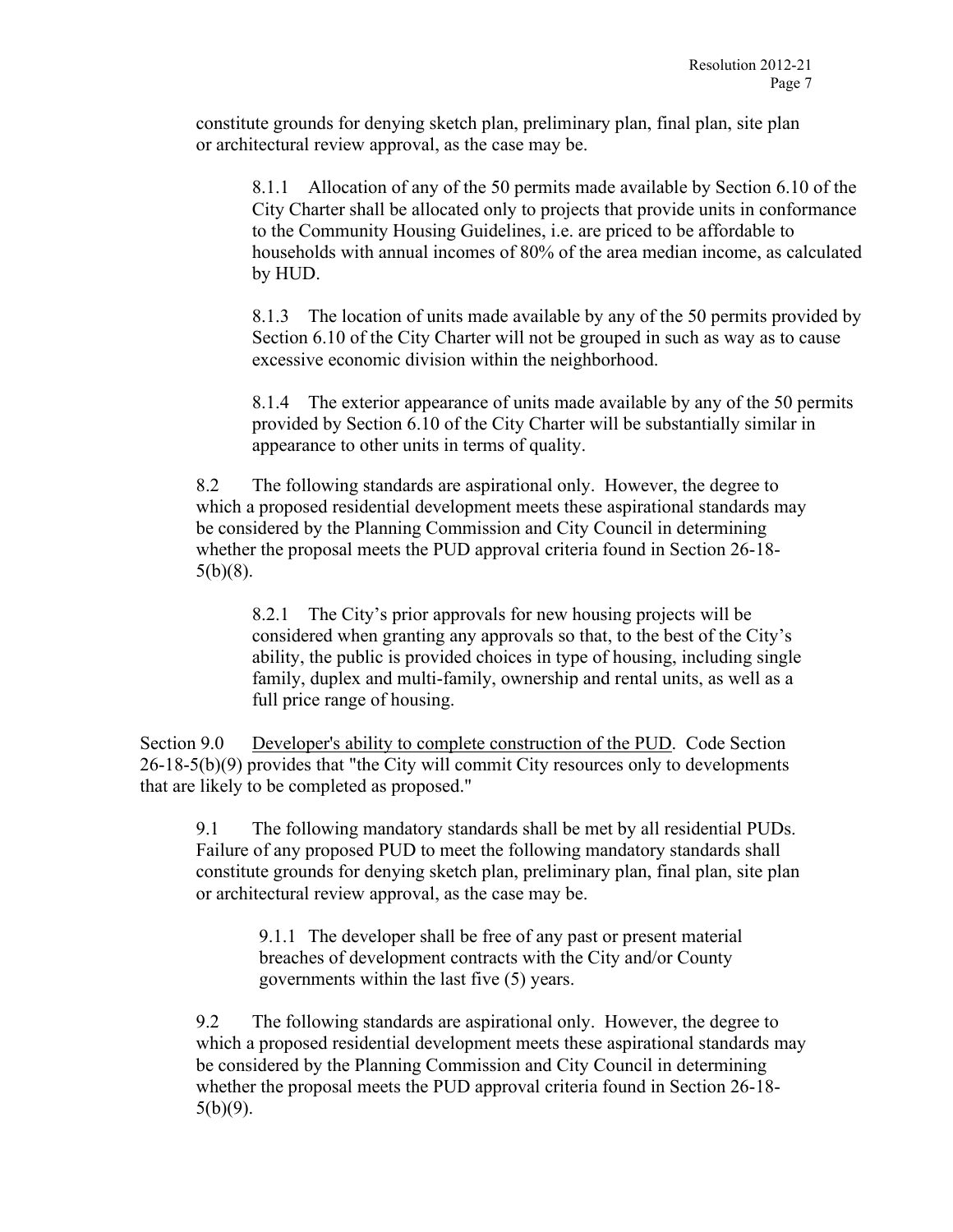9.2.1 Reserved for future use.

Section 10.0 Build-out rate. Code Section 26-18-5(b)(10) provides that "in order to manage residential growth in accordance with the City's ability to provide services and to allow a variety of housing developments to be completed, the City shall encourage building to occur subject to an agreed upon time schedule and build-out rate."

10.1 The following mandatory standards shall be met by all residential PUDs. Failure of any proposed PUD to meet the following mandatory standards shall constitute grounds for denying sketch plan, preliminary plan, final plan, site plan or architectural review approval, as the case may be.

10.1.1 Each proposed development will submit its projected requirements for the issuance of building permits with the preliminary plan submittal. The development can be approved only if this level of service can be met under the City's growth cap, as set in compliance with Section 30-269 et. seq. of the City's Code of Ordinances.

10.1.2 The applicant should present sufficient information to demonstrate that the development has a reasonable likelihood of completion, given the requested building permit schedule.

10.2 The following standards are aspirational only. However, the degree to which a proposed residential development meets these aspirational standards may be considered by the Planning Commission and City Council in determining whether the proposal meets the PUD approval criteria found in Section 26-18-  $5(b)(10)$ .

10.2.1 Reserved for future use.

Section 11.0 Community amenities. Code Section 26-18-5(b)(11) provides that "the City shall encourage residential developments that contribute significant amenities to the development itself, and to the community at large."

11.1 The following mandatory standards shall be met by all residential PUDs. Failure of any proposed PUD to meet the following mandatory standards shall constitute grounds for denying sketch plan, preliminary plan, final plan, site plan or architectural review approval, as the case may be.

11.1.1 Reserved for future use.

11.2 The following standards are aspirational only. However, the degree to which a proposed residential development meets these aspirational standards may be considered by the Planning Commission and City Council in determining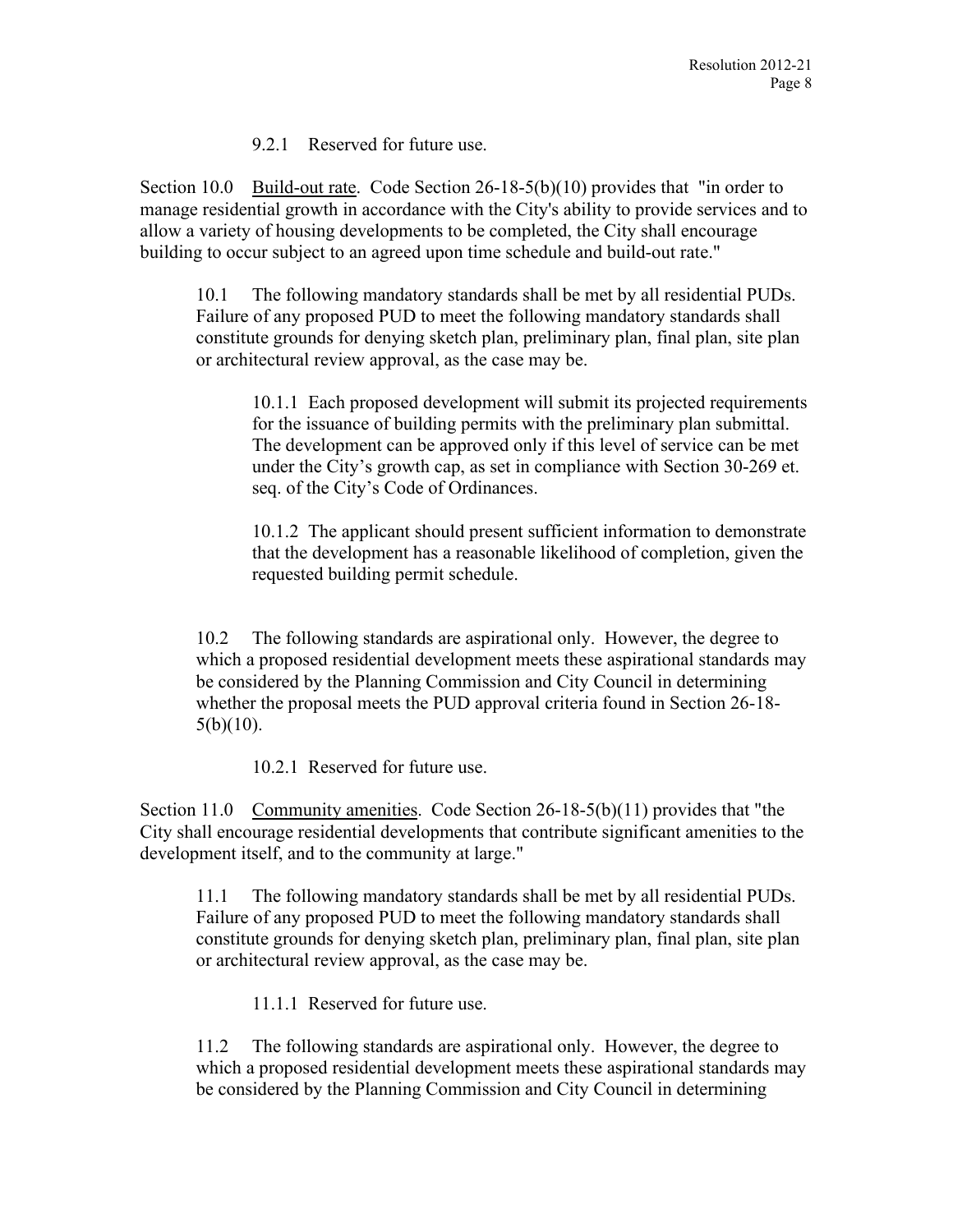whether the proposal meets the PUD approval criteria found in Section 26-18- 5(b)(11).

11.2.1 The proposed development will include some community amenities, including, but not limited to: an appropriately-located park site (above the minimum requirement), private funding of park construction, a site for a public school, fire station, or police substation, an historic marker or instructional facility, a city identification sign and/or sign location, wildlife preservation, heavily landscaped streetscape (in excess of the minimum requirements) which improves the public image of the City.

Section 12.0 Goal fulfillment. Code Section  $26-18-5(b)(12)$  provides that "the City" shall encourage residential developments that fulfill specific Comprehensive Plan or City Council goals."

12.1 The following mandatory standards shall be met by all residential PUDs. Failure of any proposed PUD to meet the following mandatory standards shall constitute grounds for denying sketch plan, preliminary plan, final plan, site plan or architectural review approval, as the case may be.

12.1.1 Reserved for future use.

12.2 The following standards are aspirational only. However, the degree to which a proposed residential development meets these aspirational standards may be considered by the Planning Commission and City Council in determining whether the proposal meets the PUD approval criteria found in Section 26-18- 5(b)(12).

12.2.1 The proposed project fulfills a specific City Council, Downtown Plan, or Comprehensive Plan goal.

Section 13.0 City's financial ability to serve. Code Section 26-18-5(b)(13) provides that "the City shall demonstrate that it is financially able to provide general municipal services to all new residential development."

13.1 The following mandatory standards shall be met by all residential PUDs. Failure of any proposed PUD to meet the following mandatory standards shall constitute grounds for denying sketch plan, preliminary plan, final plan, site plan or architectural review approval, as the case may be.

13.1.1 The project is presumed to meet this criteria unless the City demonstrates it is not financially able to serve the development.

13.2 The following standards are aspirational only. However, the degree to which a proposed residential development meets these aspirational standards may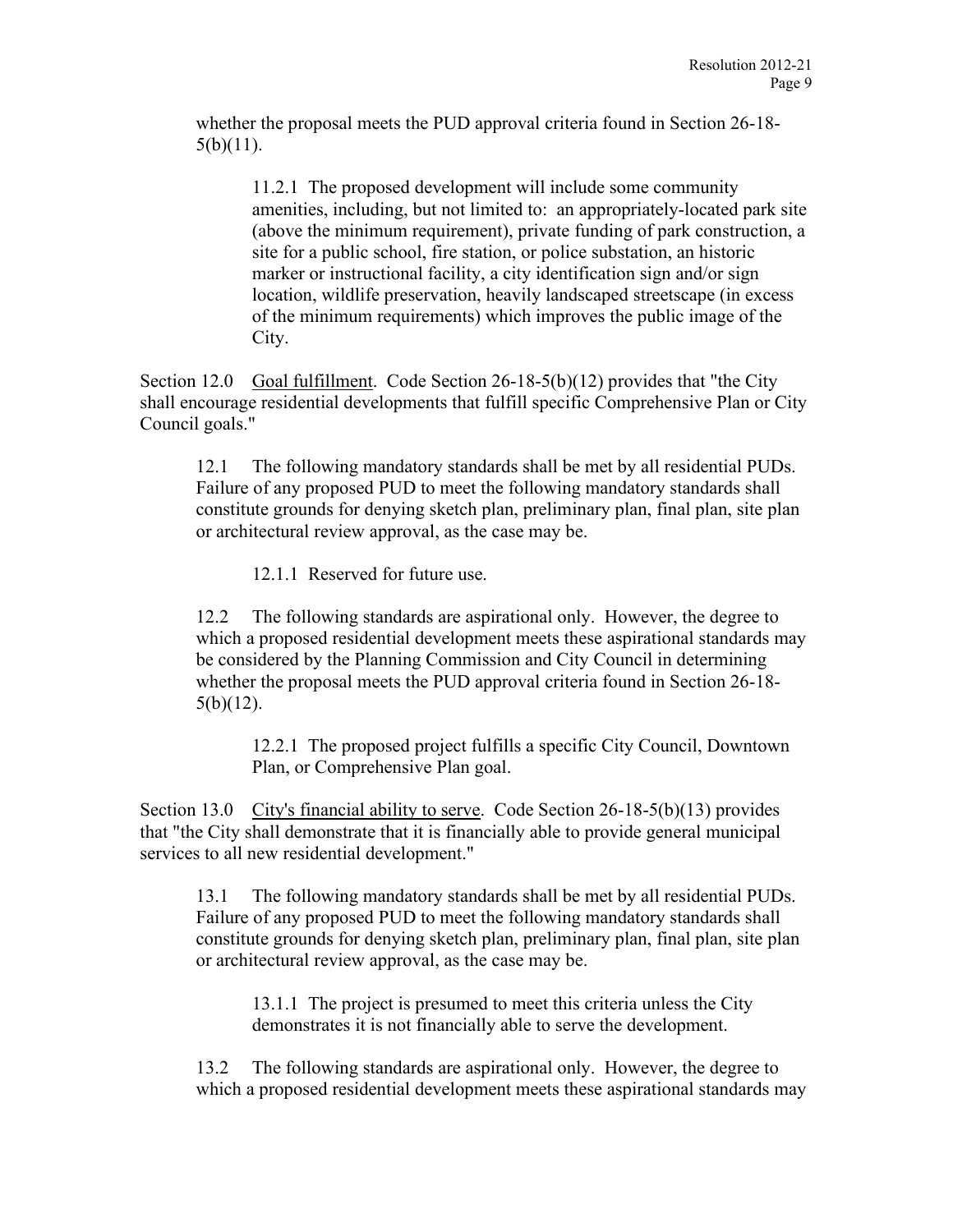be considered by the Planning Commission and City Council in determining whether the proposal meets the PUD approval criteria found in Section 26-18-  $5(b)(13)$ .

13.2.2 Reserved for future use.

Section 14.0 Transportation. Code Section 26-18-5(b)(14) provides that "the City shall encourage an efficient and environmentally sound transportation system."

14.1 The following mandatory standards shall be met by all residential PUDs. Failure of any proposed PUD to meet the following mandatory standards shall constitute grounds for denying sketch plan, preliminary plan, final plan, site plan or architectural review approval, as the case may be.

14.1.1 Unless there is no practical alternative, every proposed development over 50 units shall include more than one access point to an arterial or major collector street, regardless of whether an individual cude-sac or street within said development or portion thereof is less than 500 feet in length..

14.1.2 Where practical, neighborhoods shall be interconnected to provide vehicular, pedestrian, bicycle and similar access between neighborhoods.

14.1.3 Adequate parking will be supplied.

14.2 The following standards are aspirational only. However, the degree to which a proposed residential development meets these aspirational standards may be considered by the Planning Commission and City Council in determining whether the proposal meets the PUD approval criteria found in Section 26-18- 5(b)(14).

14.2.1 Private streets are discouraged.

14.2.2 The proposed development contributes to the efficient and effective operation of the Regional Transportation District by providing facilities or enhancements to the system such as bus shelters at bus stops adjacent to or within the development.

14.2.3 The City will favor those developments that provide for and encourage transportation modes alternative to the automobile.

Section 15.0 Environment. Code Section 26-18-5(b)(15) provides that "the natural environment assets of a property shall be preserved to the extent practicable."

15.1 The following mandatory standards shall be met by all residential PUDs. Failure of any proposed PUD to meet the following mandatory standards shall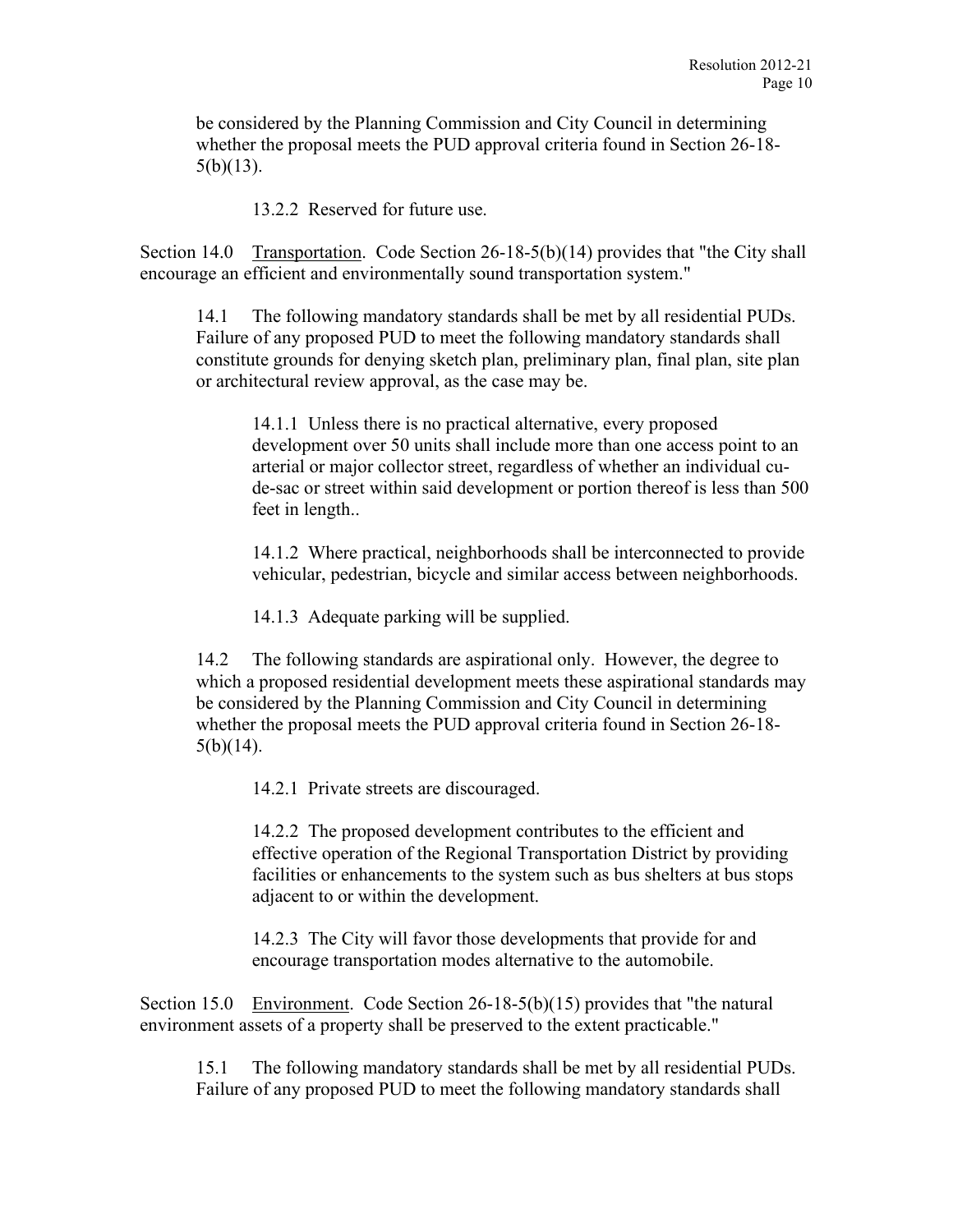constitute grounds for denying sketch plan, preliminary plan, final plan, site plan or architectural review approval, as the case may be.

15.1.1 The proposed development design recognizes and mitigates impacts on wildlife areas as defined on the Division of Wildlife's map provided to the City and filed with the Planning Department.

15.1.2 The developer will survey the property to identify any endangered plant or animal species and all wetland areas, both according to federal and state standards, and shall comply with any applicable federal and state standards relating to endangered species and wetlands.

15.1.3 No structures will be approved without full compliance with Lafayette's Flood Plain Standards.

15.1.4 Abatement techniques for mine shafts and slopes shall be required of developers and no undeveloped land overlying high risk subsidence zones will be developed unless the design is approved by the State Geologist's office.

15.2 The following standards are aspirational only. However, the degree to which a proposed residential development meets these aspirational standards may be considered by the Planning Commission and City Council in determining whether the proposal meets the PUD approval criteria found in Section 26-18- 5(b)(15).

15.2.1 The proposed development will enhance and/or expand the City's and County's recycling program.

15.2.2 Existing healthy trees will be preserved whenever possible.

15.2.3 To the extent reasonably practicable, the proposed development will be designed to utilize the natural topography of the site and to preserve natural grades.

15.2.4 Prairie dog colonies will be humanely removed or relocated prior to the start of construction.

15.2.5 The proposed development promotes and incorporates energy and water conservation measures. Such energy conservation measures may include, but are not limited to, the following:

> • Energy efficient construction or use of energy efficient components such as, but not limited to, low-E windows, higher than normal R-values for insulation, highly efficient heating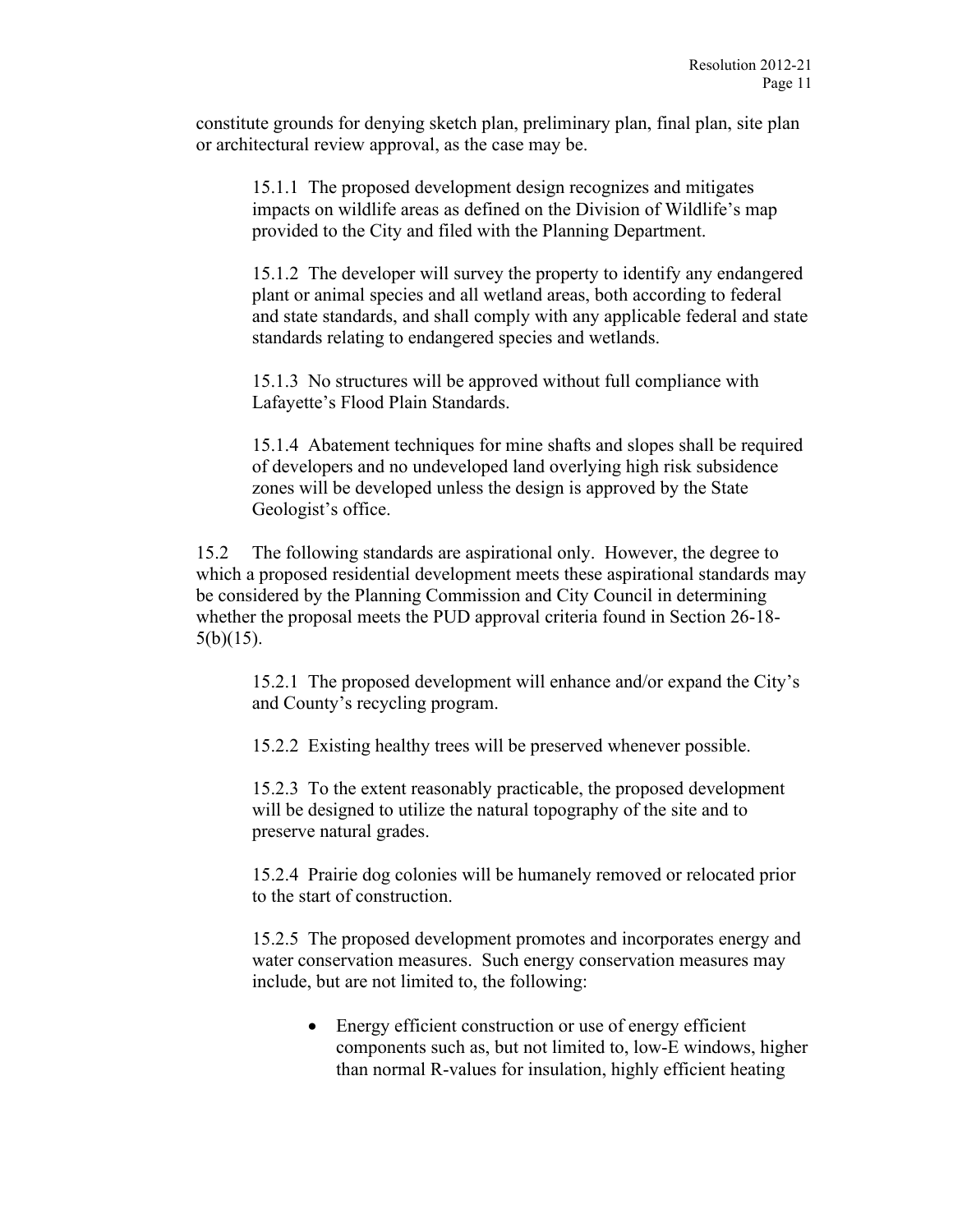ventilation and air conditioning systems (HVAC), efficient lighting systems, etc;

- Passive solar design;
- Solar hot water heating; or
- Photovoltaic solar panels;

Such water conservation measures may include measures that are over and above the minimum existing standards for landscape irrigation, plumbing fixture usage, etc.

Section 16.0 Cultural. Code Section 26-18-5(b)(16) provides that "the City values its existing historical and/or cultural facilities, including its library, theater, etc.

16.1 The following mandatory standards shall be met by all residential PUDs. Failure of any proposed PUD to meet the following mandatory standards shall constitute grounds for denying sketch plan, preliminary plan, final plan, site plan or architectural review approval, as the case may be.

16.1.1 Reserved for future use.

16.2 The following standards are aspirational only. However, the degree to which a proposed residential development meets these aspirational standards may be considered by the Planning Commission and City Council in determining whether the proposal meets the PUD approval criteria found in Section 26-18- 5(b)(16).

16.2.1 The proposed development provides a means for cultural enrichment of the community, such as providing public visual art or providing opportunities for the performing arts.

16.2.2 The proposed development contributes in a material way to the City's existing cultural resources, such as a site for public art.

16.2.3 The proposed development preserves an element of historical interest on the site.

Section 17.0 Strong homeowners associations. Code Section 26-18-5(b)(17) provides that "the City shall encourage the development of strong homeowners associations to promote a sense of community and to ensure the continued existence of a viable entity responsible for maintenance of private open space and other similar duties."

17.1 The following mandatory standards shall be met by all residential PUDs. Failure of any proposed PUD to meet the following mandatory standards shall constitute grounds for denying sketch plan, preliminary plan, final plan, site plan or architectural review approval, as the case may be.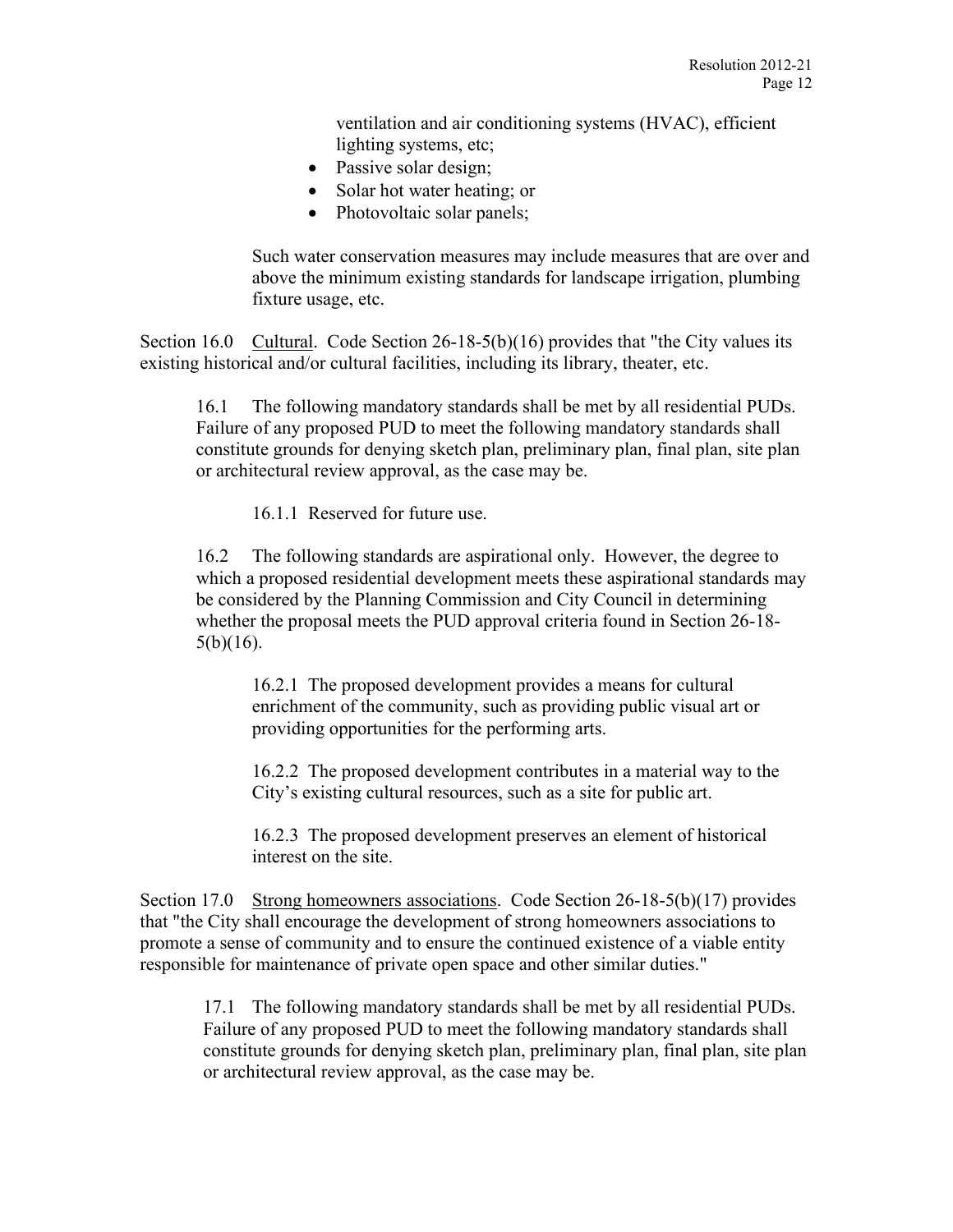17.1.1 The following elements are included within the homeowner's documents:

a. Covenants, Conditions and Restrictions, providing for a homeowners' association and architectural control committee.

b. Articles of incorporation of the homeowners' association.

c. Bylaws for the homeowners' association.

d. Provision for automatic renewal of the covenants without a vote of the property owners.

e. Provision for mandatory dues or other funding mechanism.

f. If the association will be responsible for a master water meter, provision to allow the City to charge association members their pro-rata share of the water bill, in the event that the association does not make timely payments.

- g. Provision for adequate authority to enforce the covenants.
- h. Provision for the architectural control committee to meet regularly.

17.2 The following standards are aspirational only. However, the degree to which a proposed residential development meets these aspirational standards may be considered by the Planning Commission and City Council in determining whether the proposal meets the PUD approval criteria found in Section 26-18- 5(b)(17).

17.2.1 The following elements are included within the homeowners' documents:

a. Overall design guidelines.

b. Provisions stating the substance of C.R.S. § 38-33.3-313(1)-(4), concerning the insurance policies that may or must be maintained by the association (property and commercial general liability ins. on common elements), to provide guidance to owners/associations after the developer has completed the project and withdrawn from the association.

c. Provision requiring that when an owner or employee of an association controls or disburses association funds, the association must maintain fidelity insurance coverage of an amount not less than the aggregate of two months assessments plus reserves, as set forth in C.R.S. § 38-33.3-313(10).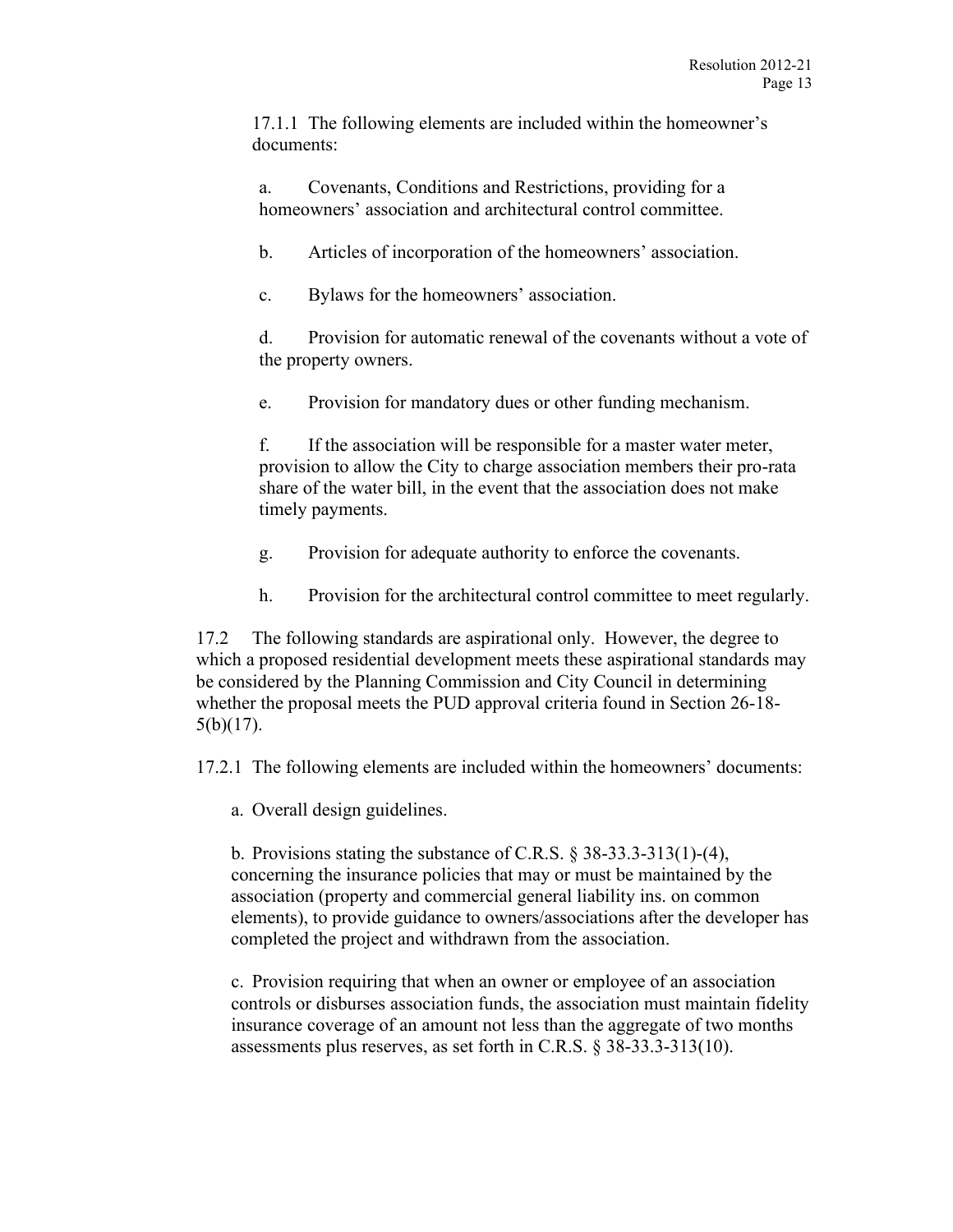d. If the association will have 30 or more units, provisions comply with C.R.S.  $\S$  38-33.3-306(3)(a) by requiring that when the association delegates power to a managing agent, the agent must (I) maintain fidelity insurance in an amount no less than \$50,000 or such greater amount as the association may require; (ii) maintain association funds in an account separate from other associations, and maintain association operating funds in an account separate from association reserve funds; and (iii) present an annual accounting and financial statement to the association.

e. Provision for regular audits of the association's finances, at least once every five years, at the association's expense, or more often if a member requests and agrees to pay for it.

Section 18.0 Diversity and quality of development. Code Section 26-18-5(b)(18) provides that "the City shall encourage residential developments that present a diversity of design, a feeling of spaciousness, and an enhanced quality of life."

18.1 The following mandatory standards shall be met by all residential PUDs. Failure of any proposed PUD to meet the following mandatory standards shall constitute grounds for denying sketch plan, preliminary plan, final plan, site plan or architectural review approval, as the case may be.

18.1.1 Reserved for future use.

18.2 The following standards are aspirational only. However, the degree to which a proposed residential development meets these aspirational standards may be considered by the Planning Commission and City Council in determining whether the proposal meets the PUD approval criteria found in Section 26-18- 5(b)(18).

18.2.1 The project will include a mix of residential densities, building types, and price levels. Innovative housing that reflects community values and preserves environmental assets will be encouraged.

Section 19.0 Failure of a residential development to meet at least one or more of the foregoing aspirational criteria may constitute grounds to deny sketch plan, preliminary plan, final plan, site plan or architectural review approval, as the case may be.

Section 20.0 This resolution shall be effective upon its adoption.

**RESOLVED AND PASSED** this day of  $\qquad$ , 2012.

**CITY OF LAFAYETTE, COLORADO**

 $\overline{\mathcal{L}}$  , and the set of the set of the set of the set of the set of the set of the set of the set of the set of the set of the set of the set of the set of the set of the set of the set of the set of the set of the s